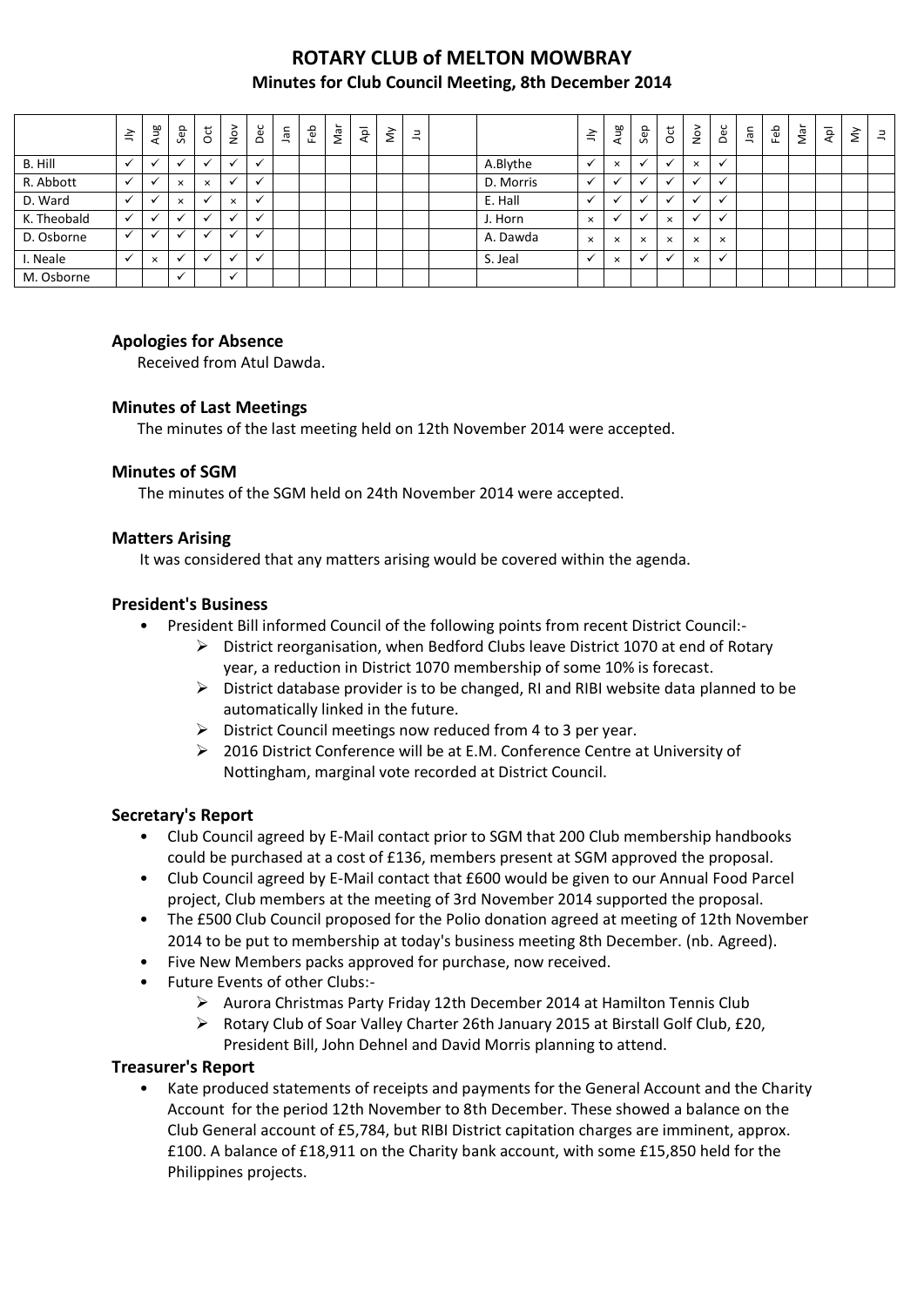# **Diary**

- President Bill reminded Club Council members of need to support 'speaker finder' Steve Jeal with possible future speakers. **Action All Members. Action All Members.**
- Trip up St Mary's Church tower and meal at Pizza Express on 30th March 2015, (5th Monday, evening meeting), now booked.
- Steak night at Launde Abbey now booked, on 20th April.
- Classic Vehicle Event, with other entertainment, 6th September.
- Concert in St Mary's Church on 16th October, Church booked.

# **Committee Reports**

# **Club Service, Fundraising and Communications**

- Minor Sports Match v Aurora planned for Tuesday 6th January 2015 7 pm for 7.30 pm at Sysonby Knoll hotel, Gavin Howling establishing a games programme. Team required. Members to be circulated with details and request for support.. **Action D.W.**
- Charter Dinner organisation progressing
- Burns Night Supper Saturday 31st January 2015 at Sysonby Knoll hotel, organisation in hand.
- Christmas dinner Monday 15th December 2015 at Sysonby Knoll hotel, 40+ attending.
- **Communications,** extensive flier distribution at all Melton town events over recent weekends for Santa Fun Run. New pop-up display used effectively in Church at Christmas tree festival**.**

# **Sub-Committee of Fundraising**

 Preparations for the Santa Fun Run 14th December progressing to plan. Members roles with allocation of tasks for the day will be issued in next 24hrs. **Action W.H./R.A./R.E.**

# **Membership**

- Potential new member Fiona Buckton visiting today, with interest interview planned following lunch. **Action D.M.**
- Satellite Club, three regular attendees, induction into Club membership planned.
- Potential membership of parents of Young people that pass through our projects, such as Young Chef, Youth Speaks etc. to be contacted by letter telling them more about Rotary. **Action D.M./W.H.**
- Scalford Hall have planning consent for erection of permanent marquee to hold 400 persons, plans tabled for a Summer Ball on 25th July 2015 involving all three Melton Rotary Clubs. **Action R.A./ D.M./W.H. Action R.A./ D.M./W.H.**

# **International/Foundation**

- Visit to Tacloban planned from 23rd February 2015 to assess progress and to discuss further project work, initially A.B./E.H./J.D. planning to visit, invitation extended to other Clubs and members. School reported as OK following recent typhoons. **Action A.B./J.D./E.H.**
- R.C. of San Juanico, proposed that a more formal link between our two Clubs is made. Club Council agreed to the suggestion, proposal to be put to membership. **Action A.B.**
- International Fund raising Sunday lunch planned for 22nd March 2015 courtesy of Janet Shortland. **Action A.B./J.S. Action A.B./J.S. Action A.B./J.S. Action A.B.**

#### **Youth**

- Young Chef competition again very successful, organised by Jenny Foreman.
- Youth Speaks, all four teams (from Catmose), passed through to District final, again a very high standard.
- RYLA, a good candidate with a Longfield and Hub education background being progressed. Financial support from another source is being considered. **Action J.H. Action J.H.**